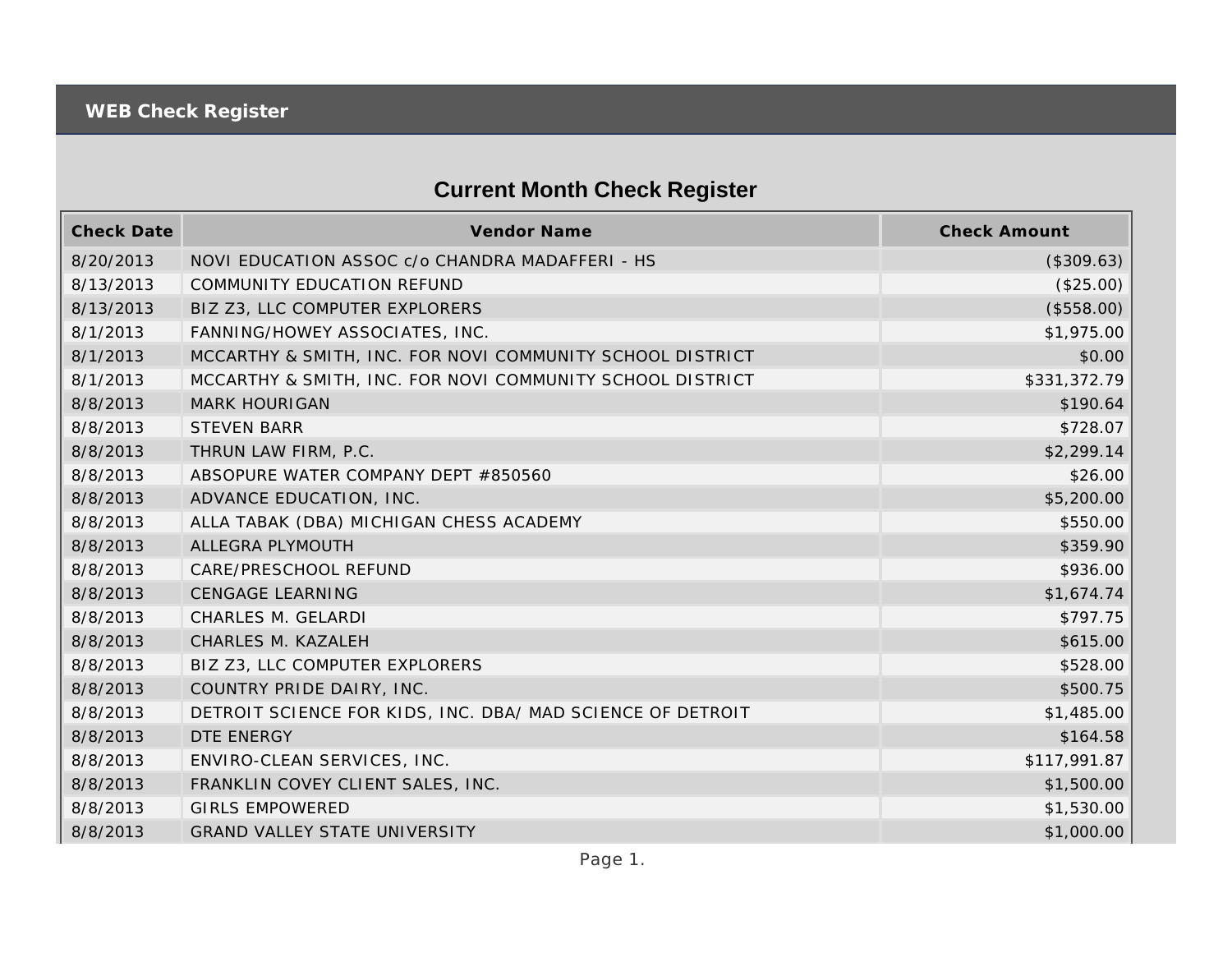| <b>Check Date</b> | Vendor Name                                                | <b>Check Amount</b> |
|-------------------|------------------------------------------------------------|---------------------|
| 8/8/2013          | <b>JET'S PIZZA</b>                                         | \$218.75            |
| 8/8/2013          | LIVE SAFE ACADEMY                                          | \$900.00            |
| 8/8/2013          | <b>MARIE KENNEDY</b>                                       | \$1,052.68          |
| 8/8/2013          | MICHAEL ROSKAMP ARTISTIC ATTITUDES                         | \$1,295.00          |
| 8/8/2013          | NETECH CORP.                                               | \$56,250.00         |
| 8/8/2013          | NOVI TOWN PIZZA LLC                                        | \$168.00            |
| 8/8/2013          | OAKLAND COUNTY TREASURER                                   | \$62,933.38         |
| 8/8/2013          | PETTY CASH-ANN HANSEN CARE                                 | \$150.00            |
| 8/8/2013          | PETTY CASH-ANN HANSEN PRESCHOOL                            | \$150.00            |
| 8/8/2013          | RELIABLE DELIVERY LOGISTICS, INC.                          | \$620.00            |
| 8/8/2013          | SAFEWAY SHREDDING LLC                                      | \$140.00            |
| 8/8/2013          | SOZO/PIVOTAL, INC.                                         | \$1,250.00          |
| 8/8/2013          | <b>SUSAN DUDA</b>                                          | \$40.01             |
| 8/8/2013          | THRUN LAW FIRM, P.C.                                       | \$2,942.50          |
| 8/8/2013          | <b>TODD BEYER</b>                                          | \$276.00            |
| 8/8/2013          | WAGEWORKS, INC                                             | \$931.12            |
| 8/8/2013          | WALLED LAKE CONSOLIDATED SCHOOLS                           | \$31,065.76         |
| 8/9/2013          | AXA EQUITABLE EQUI-VEST                                    | \$111.08            |
| 8/9/2013          | CHAPTER 13 TRUSTEE DAVID WM. RUSKIN                        | \$770.09            |
| 8/9/2013          | INTERNATIONAL UNION OPERATING ENGINEERS, LOCAL 324         | \$117.16            |
| 8/9/2013          | <b>MEFSA</b>                                               | \$210.35            |
| 8/9/2013          | MISDU MICHIGAN STATE DISBURSEMENT                          | \$2,235.14          |
| 8/9/2013          | PORTFOLIO RECOVERY ASSOCIATES, LLC C/O WEBER & OLCESE, PLC | \$395.70            |
| 8/9/2013          | UNITED WAY                                                 | \$50.00             |
| 8/14/2013         | ARCH ENVIRONMENTAL GROUP, INC.                             | \$3,492.50          |
| 8/14/2013         | SOUTH LYON COMMUNITY SCHOOLS                               | \$3,420.39          |
| 8/15/2013         | <b>AMY KILGORE</b>                                         | \$485.50            |
| 8/15/2013         | AT&T                                                       | \$1,742.14          |
| 8/15/2013         | AT&T                                                       | \$62.60             |
| 8/15/2013         | <b>AT&amp;T LONG DISTANCE</b>                              | \$115.67            |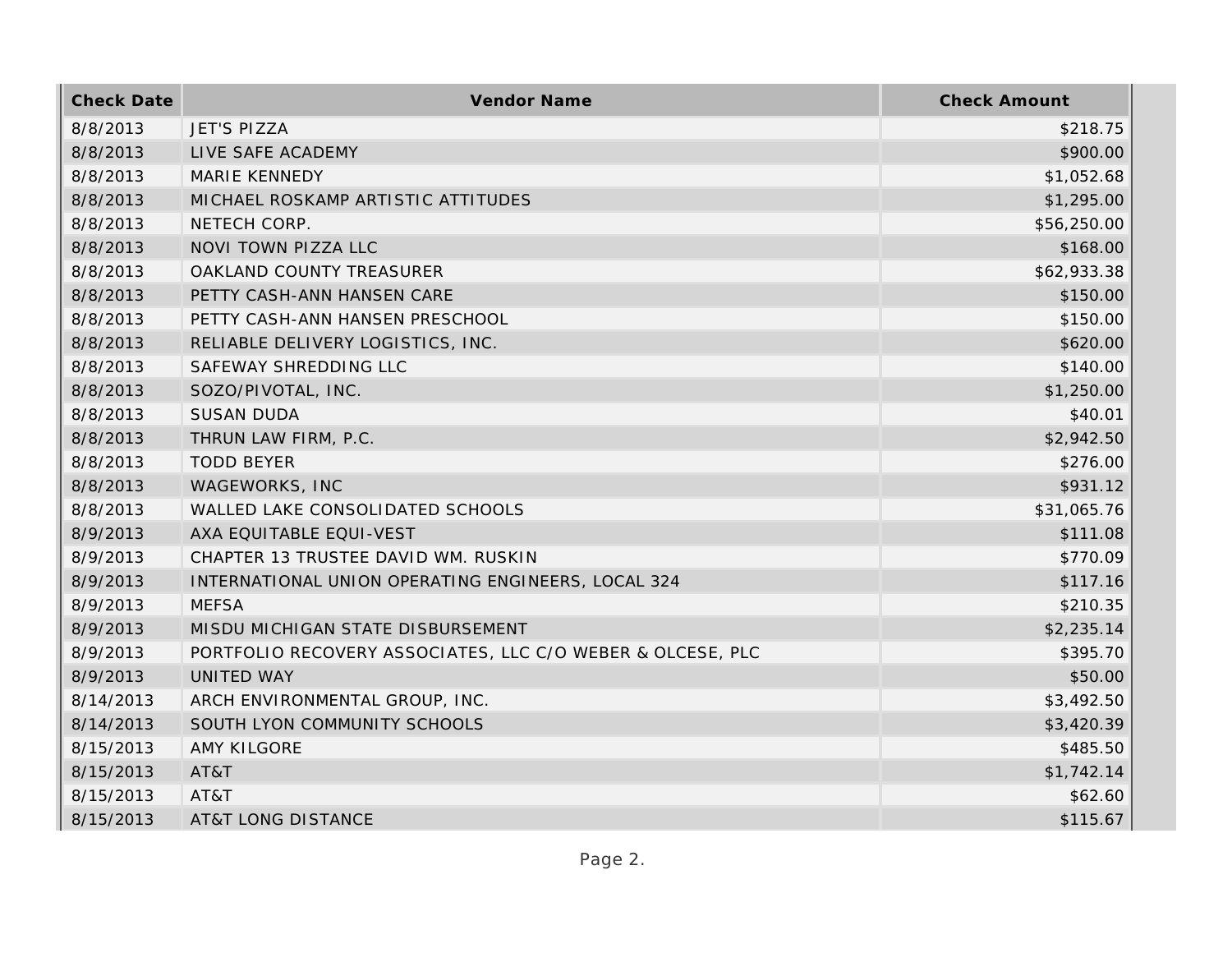| <b>Check Date</b> | Vendor Name                                                   | <b>Check Amount</b> |
|-------------------|---------------------------------------------------------------|---------------------|
| 8/15/2013         | ATHLETIC REIMBURSEMENTS/REFUNDS                               | \$85.00             |
| 8/15/2013         | ATHLETIC REIMBURSEMENTS/REFUNDS                               | \$145.00            |
| 8/15/2013         | ATHLETIC REIMBURSEMENTS/REFUNDS                               | \$85.00             |
| 8/15/2013         | ATHLETIC REIMBURSEMENTS/REFUNDS                               | \$2,946.89          |
| 8/15/2013         | BLUE WATER AQUATICS KIRK GRANT                                | \$460.00            |
| 8/15/2013         | CARE/PRESCHOOL REFUND                                         | \$928.50            |
| 8/15/2013         | CARE/PRESCHOOL REFUND                                         | \$25.00             |
| 8/15/2013         | <b>CENGAGE LEARNING</b>                                       | \$1,695.00          |
| 8/15/2013         | COMPASS GROUP USA, INC. CHARTWELLS DINING SERVICES            | \$175,000.00        |
| 8/15/2013         | COLOR TECH PAINTING CO., LLC                                  | \$1,650.00          |
| 8/15/2013         | COMMUNITY EDUCATION REFUND                                    | \$25.00             |
| 8/15/2013         | COMMUNITY EDUCATION REFUND                                    | \$26.00             |
| 8/15/2013         | COMMUNITY EDUCATION REFUND                                    | \$150.00            |
| 8/15/2013         | COMMUNITY EDUCATION REFUND                                    | \$155.00            |
| 8/15/2013         | <b>COMMUNITY EDUCATION REFUND</b>                             | \$155.00            |
| 8/15/2013         | COMMUNITY EDUCATION REFUND                                    | \$26.00             |
| 8/15/2013         | COMMUNITY EDUCATION REFUND                                    | \$155.00            |
| 8/15/2013         | BIZ Z3, LLC COMPUTER EXPLORERS                                | \$558.00            |
| 8/15/2013         | CONTEMPORARY INDUSTRIES, INC.                                 | \$836.50            |
| 8/15/2013         | DISTRICT REIMBURSEMENTS/REFUNDS                               | \$415.00            |
| 8/15/2013         | FOOD SERVICE REFUND/REIMB.                                    | \$100.00            |
| 8/15/2013         | JENNIFER ANN COTTRILL                                         | \$95.00             |
| 8/15/2013         | <b>JOSHUA JARRELL</b>                                         | \$37.06             |
| 8/15/2013         | JOSTENS, INC.                                                 | \$24.07             |
| 8/15/2013         | KEITH W. SISSON                                               | \$1,000.00          |
| 8/15/2013         | LIFE INSURANCE COMPANY OF NORTH AMERICA CIGNA GROUP INSURANCE | \$18,431.57         |
| 8/15/2013         | LONGSTRETH SPORTING GOODS                                     | \$651.31            |
| 8/15/2013         | <b>MARIA'S ITALIAN BAKERY</b>                                 | \$640.98            |
| 8/15/2013         | MARSHALL MUSIC                                                | \$250.00            |
| 8/15/2013         | <b>MICHAEL TRASORAS</b>                                       | \$3,000.00          |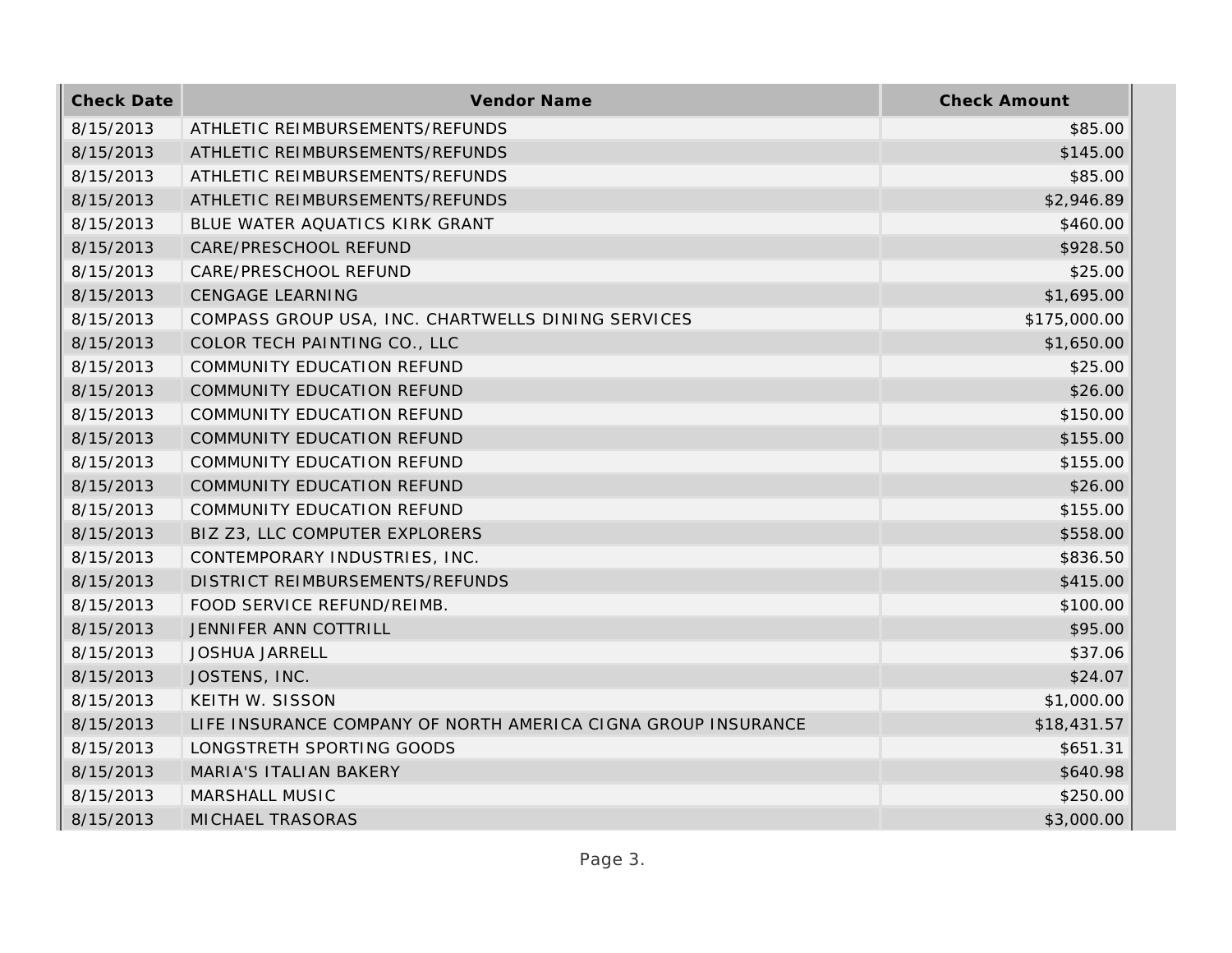| <b>Check Date</b> | Vendor Name                                             | <b>Check Amount</b> |
|-------------------|---------------------------------------------------------|---------------------|
| 8/15/2013         | MICHIGAN HIGH SCHOOL FIELD HOCKEY ASSOC.                | \$200.00            |
| 8/15/2013         | MICHIGAN INTERSCHOLASTIC HORSEMANSHIP ASSOC. MIHA       | \$259.00            |
| 8/15/2013         | NATIONAL ASSOCIATION OF SECONDARY SCHOOL PRINCIPALS     | \$85.00             |
| 8/15/2013         | NOVI HIGH SCHOOL BAND BOOSTERS                          | \$300.00            |
| 8/15/2013         | OP AQUATICS                                             | \$564.53            |
| 8/15/2013         | PETTY CASH-EVOL GAZZARATO OR KAREN DIXON FS             | \$1,268.50          |
| 8/15/2013         | PHILADELPHIA SECURITY PRODUCTS, INC.                    | \$2,529.80          |
| 8/15/2013         | PROVIDENCE OCCUPATIONAL HEALTH PARTNERS                 | \$135.00            |
| 8/15/2013         | RICK JACKSON                                            | \$184.00            |
| 8/15/2013         | SAFEWAY SHREDDING LLC                                   | \$160.00            |
| 8/15/2013         | <b>SAM'S CLUB</b>                                       | \$331.48            |
| 8/15/2013         | STATE OF MICHIGAN DEPT.OF LABOR/BUREAU                  | \$1,740.00          |
| 8/15/2013         | <b>SUSAN DUDA</b>                                       | \$34.21             |
| 8/15/2013         | <b>VESCO OIL CORPORATION</b>                            | \$352.25            |
| 8/15/2013         | WORLDSTRIDES LAKELAND HOLDINGS, LLC/LAKELAND TOURS, LLC | \$400.00            |
| 8/22/2013         | ADVANTAGE FIRST AID TRAINING AND SAFETY LLC             | \$330.00            |
| 8/22/2013         | <b>ANN HANSEN</b>                                       | \$100.00            |
| 8/22/2013         | BELLE TIRE DISTRIBUTORS                                 | \$1,026.79          |
| 8/22/2013         | <b>CATHY CLOKE</b>                                      | \$61.88             |
| 8/22/2013         | CHARLES M. KAZALEH                                      | \$630.00            |
| 8/22/2013         | BIZ Z3, LLC COMPUTER EXPLORERS                          | \$770.00            |
| 8/22/2013         | <b>CRAINS DETROIT BUSINESS</b>                          | \$49.00             |
| 8/22/2013         | DEBORAH LIM-ARENA                                       | \$484.00            |
| 8/22/2013         | <b>EDUCATION WEEK</b>                                   | \$39.00             |
| 8/22/2013         | EZSTREAM.COM SCHOLASTIC TOOLS LLC                       | \$50.00             |
| 8/22/2013         | FRANKLIN COVEY CLIENT SALES, INC.                       | \$1,350.00          |
| 8/22/2013         | FUNUTATION TEKADEMY LLC THEODORE P. JORDAN              | \$2,496.00          |
| 8/22/2013         | <b>GIRLS EMPOWERED</b>                                  | \$1,710.00          |
| 8/22/2013         | HIGH SCHOOL REIMBURSEMENTS/REFUNDS                      | \$1,000.00          |
| 8/22/2013         | HIGH SCHOOL REIMBURSEMENTS/REFUNDS                      | \$78.00             |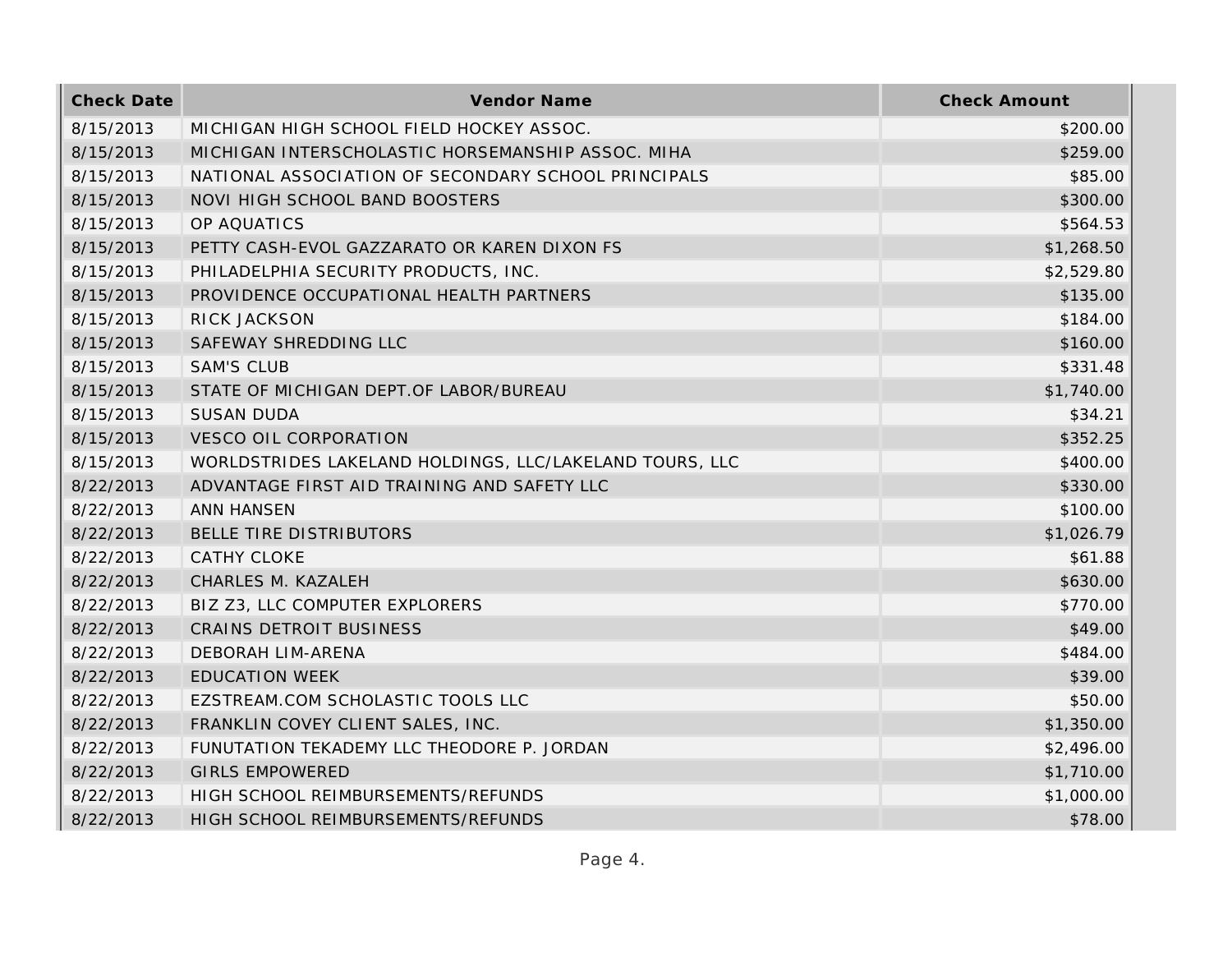| <b>Check Date</b> | Vendor Name                                                | <b>Check Amount</b> |
|-------------------|------------------------------------------------------------|---------------------|
| 8/22/2013         | HOUGHTON MIFFLIN HARCOURT                                  | \$473.50            |
| 8/22/2013         | <b>JANET GRUBER</b>                                        | \$47.46             |
| 8/22/2013         | JOHN GLENN HIGH SCHOOL                                     | \$750.00            |
| 8/22/2013         | <b>JORDANO GRAPHICS</b>                                    | \$2,318.00          |
| 8/22/2013         | LEISURE UNLIMITED LLC                                      | \$325.00            |
| 8/22/2013         | MARIA'S ITALIAN BAKERY                                     | \$1,047.55          |
| 8/22/2013         | MASB MICHIGAN ASSOCIATION OF SCHOOL BOARDS                 | \$2,000.00          |
| 8/22/2013         | MATHESON TRI-GAS, INC.                                     | \$454.16            |
| 8/22/2013         | <b>MELISSA ISRAEL</b>                                      | \$87.80             |
| 8/22/2013         | MI SCHOOLS ENERGY COOPERATIVE                              | \$0.00              |
| 8/22/2013         | MI SCHOOLS ENERGY COOPERATIVE                              | \$81,082.54         |
| 8/22/2013         | MICHIGAN ASSOC. OF SECONDARY SCHOOL PRINCIPALS MASSP       | \$1,770.00          |
| 8/22/2013         | MICHIGAN STATE UNIVERSITY                                  | \$1,000.00          |
| 8/22/2013         | NATIONAL ASSOCIATION OF SECONDARY SCHOOL PRINCIPALS        | \$95.00             |
| 8/22/2013         | OAKLAND COUNTY SCHOOL BOARD ASSOC. (O.C.S.B.A.)            | \$30.00             |
| 8/22/2013         | OAKLAND SCHOOLS                                            | \$250.00            |
| 8/22/2013         | PITNEY BOWES PURCHASE POWER                                | \$6,000.00          |
| 8/22/2013         | RICOH USA, INC.                                            | \$453.22            |
| 8/22/2013         | SBSI SOFTWARE INC.                                         | \$869.40            |
| 8/22/2013         | SHEILA EBEL                                                | \$120.30            |
| 8/22/2013         | <b>SUSAN ANDERSON</b>                                      | \$72.60             |
| 8/22/2013         | <b>TODD BEYER</b>                                          | \$264.00            |
| 8/22/2013         | VINTAGE BOOK CO. TEXTBOOK WAREHOUSE, LLC                   | \$1,359.25          |
| 8/22/2013         | WAYNE STATE UNIVERSITY                                     | \$1,000.00          |
| 8/22/2013         | DISTRICT REIMBURSEMENTS/REFUNDS                            | \$567.00            |
| 8/23/2013         | AXA EQUITABLE EQUI-VEST                                    | \$111.08            |
| 8/23/2013         | CHAPTER 13 TRUSTEE DAVID WM. RUSKIN                        | \$770.09            |
| 8/23/2013         | INTERNATIONAL UNION OPERATING ENGINEERS, LOCAL 324         | \$116.20            |
| 8/23/2013         | MISDU MICHIGAN STATE DISBURSEMENT                          | \$1,935.14          |
| 8/23/2013         | PORTFOLIO RECOVERY ASSOCIATES, LLC C/O WEBER & OLCESE, PLC | \$298.78            |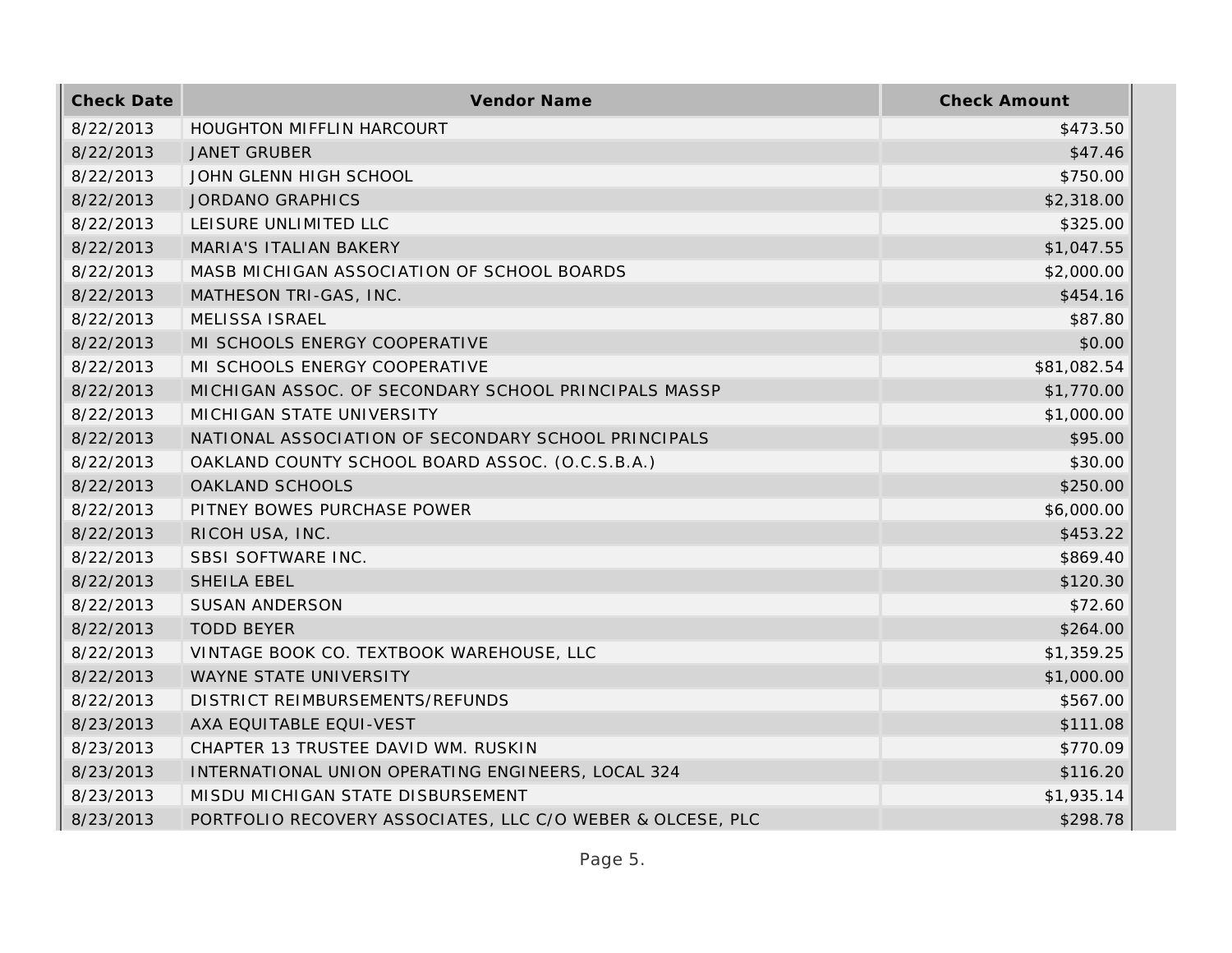| <b>Check Date</b> | Vendor Name                                                           | <b>Check Amount</b> |
|-------------------|-----------------------------------------------------------------------|---------------------|
| 8/23/2013         | U.S. DEPARTMENT OF EDUCATION STUDENT FINANCIAL ASSISTANCE/COLLECTIONS | \$252.83            |
| 8/23/2013         | <b>UNITED WAY</b>                                                     | \$75.00             |
| 8/26/2013         | DISTRICT REIMBURSEMENTS/REFUNDS                                       | \$243.60            |
| 8/29/2013         | ADN ADMINISTRATORS, INC.                                              | \$3,635.20          |
| 8/29/2013         | ADRENALINE FUNDRAISING                                                | \$13,537.00         |
| 8/29/2013         | ALL SPORTS CAM DAVID HADLEY                                           | \$165.00            |
| 8/29/2013         | ANN ARBOR PIONEER HIGH SCHOOL                                         | \$75.00             |
| 8/29/2013         | <b>AT&amp;T MOBILITY</b>                                              | \$395.06            |
| 8/29/2013         | ATHLETIC REIMBURSEMENTS/REFUNDS                                       | \$175.00            |
| 8/29/2013         | ATHLETIC REIMBURSEMENTS/REFUNDS                                       | \$175.00            |
| 8/29/2013         | ATHLETIC REIMBURSEMENTS/REFUNDS                                       | \$235.17            |
| 8/29/2013         | BARBARA MATUSIEWICZ                                                   | \$112.23            |
| 8/29/2013         | BELLE TIRE DISTRIBUTORS                                               | \$3,931.73          |
| 8/29/2013         | BLUE CARE NETWORK OF MICHIGAN                                         | \$24,867.62         |
| 8/29/2013         | <b>BOCO ENTERPRISES INC.</b>                                          | \$2,500.00          |
| 8/29/2013         | CANTON HIGH SCHOOL                                                    | \$50.00             |
| 8/29/2013         | CARE/PRESCHOOL REFUND                                                 | \$327.75            |
| 8/29/2013         | <b>CHRISTINE STRICKER</b>                                             | \$38.99             |
| 8/29/2013         | CINTAS CORPORATION #31                                                | \$444.95            |
| 8/29/2013         | DISTRICT REIMBURSEMENTS/REFUNDS                                       | \$35.00             |
| 8/29/2013         | <b>DON CROCKETT</b>                                                   | \$185.32            |
| 8/29/2013         | ELIZABETH (LIBBY) CRAWFORD                                            | \$272.94            |
| 8/29/2013         | ELIZABETH SCHMIDT                                                     | \$2,500.00          |
| 8/29/2013         | ENVIRO-CLEAN SERVICES, INC.                                           | \$1,219.46          |
| 8/29/2013         | EVER KOLD REFRIGERATION                                               | \$2,449.00          |
| 8/29/2013         | EXECUTIVE ENERGY SERVICES, LLC ATTN: ACCOUNTS RECEIVABLE              | \$400.00            |
| 8/29/2013         | EXELON CORPORATION CONSTELLATION NEW ENERGY - GAS DIVISION, LLC       | \$0.00              |
| 8/29/2013         | EXELON CORPORATION CONSTELLATION NEW ENERGY - GAS DIVISION, LLC       | \$10,718.15         |
| 8/29/2013         | FIRST COMMONWEALTH c/o GUARDIAN                                       | \$98.61             |
| 8/29/2013         | FOOD SERVICE REFUND/REIMB.                                            | \$58.45             |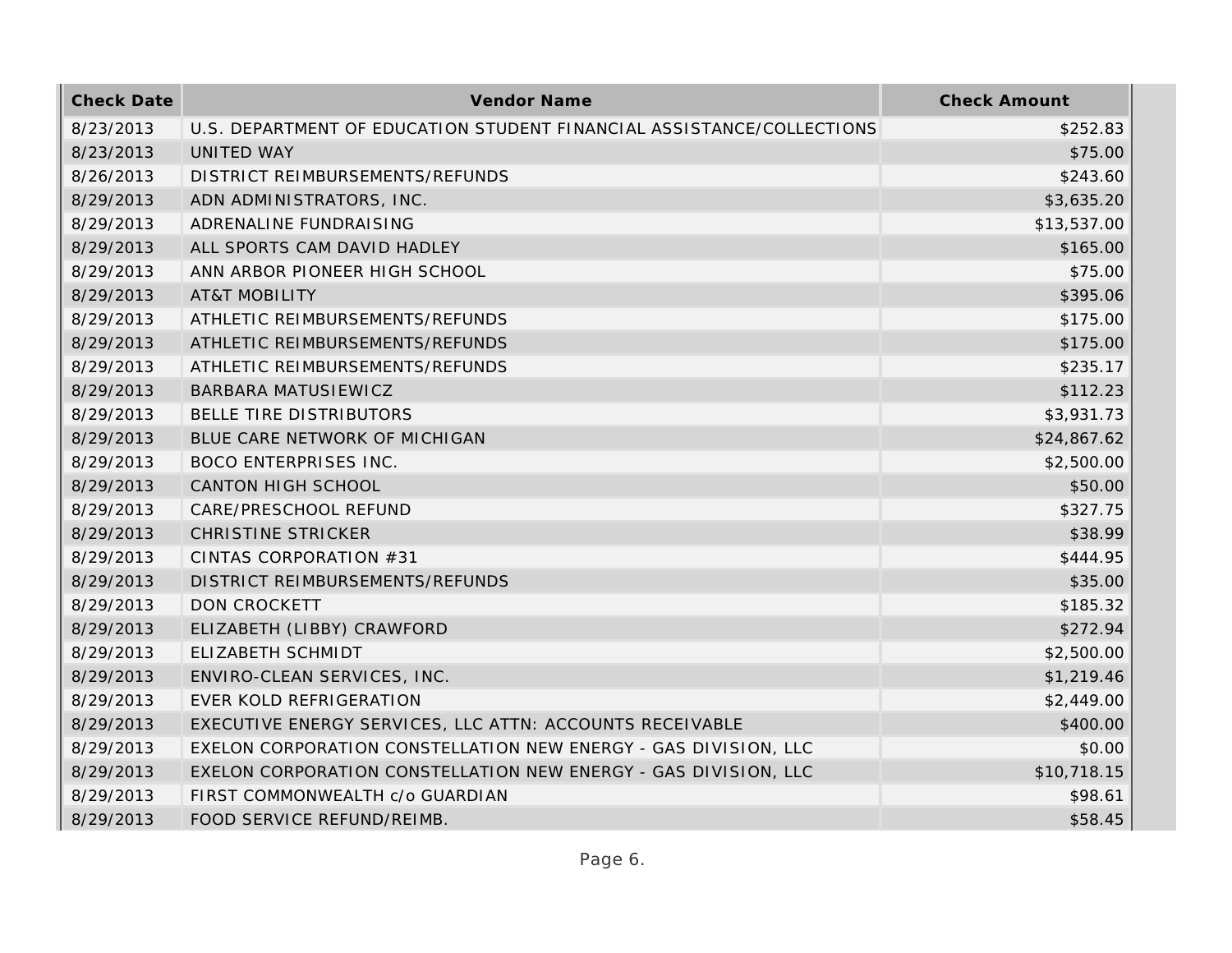| <b>Check Date</b> | Vendor Name                                                   | <b>Check Amount</b> |
|-------------------|---------------------------------------------------------------|---------------------|
| 8/29/2013         | <b>GETAWAY TOURS &amp; CHARTERS, INC.</b>                     | \$1,967.00          |
| 8/29/2013         | <b>GRAND BLANC HIGH SCHOOL</b>                                | \$200.00            |
| 8/29/2013         | <b>GROVES HIGH SCHOOL</b>                                     | \$600.00            |
| 8/29/2013         | HARTLAND HIGH SCHOOL                                          | \$175.00            |
| 8/29/2013         | HAZEL PARK SCHOOL DISTRICT                                    | \$5,610.00          |
| 8/29/2013         | HF GROUP, LLC                                                 | \$1,460.43          |
| 8/29/2013         | HOWELL HIGH SCHOOL                                            | \$175.00            |
| 8/29/2013         | <b>HURON BOOSTER CLUB</b>                                     | \$150.00            |
| 8/29/2013         | JANICE H. VALADE                                              | \$354.40            |
| 8/29/2013         | <b>JORDANO GRAPHICS</b>                                       | \$282.00            |
| 8/29/2013         | <b>KARIN HALVORSEN</b>                                        | \$28.75             |
| 8/29/2013         | KEVIN TYLER ALTMAN                                            | \$1,080.90          |
| 8/29/2013         | KRISTINA STEFANOU                                             | \$118.11            |
| 8/29/2013         | LADYWOOD HIGH SCHOOL                                          | \$225.00            |
| 8/29/2013         | LAKE ORION ATTN: ATHLETICS                                    | \$350.00            |
| 8/29/2013         | LIFE INSURANCE COMPANY OF NORTH AMERICA CIGNA GROUP INSURANCE | \$18,431.57         |
| 8/29/2013         | <b>LISA ERICKSON</b>                                          | \$139.74            |
| 8/29/2013         | LIVONIA PUBLIC SCHOOLS                                        | \$125.00            |
| 8/29/2013         | MARIAN HIGH SCHOOL                                            | \$190.00            |
| 8/29/2013         | MATHESON TRI-GAS, INC.                                        | \$338.06            |
| 8/29/2013         | MCGRAW-HILL COMPANIES (FORMERLY EVERYDAY MATHEMATICS)         | \$8,509.65          |
| 8/29/2013         | MEMSPA MICHIGAN ELEMENTARY & MIDDLE SCHOOL PRINCIPAL ASSO     | \$555.00            |
| 8/29/2013         | MESSA MICHIGAN EDUCATION SPECIAL SERVICES ASSOC.              | \$474,739.51        |
| 8/29/2013         | MHSAA MICHIGAN H.S. ATHLETIC ASSOC.                           | \$40.00             |
| 8/29/2013         | MICHIGAN STATE UNIVERSITY                                     | \$300.00            |
| 8/29/2013         | MIKE SCHMOKER ED.D MS RESULTS CONSULTING INC                  | \$15,000.00         |
| 8/29/2013         | MILFORD HIGH SCHOOL                                           | \$185.00            |
| 8/29/2013         | NORTHVILLE HIGH SCHOOL                                        | \$265.00            |
| 8/29/2013         | NOVI ICE ARENA                                                | \$5,170.00          |
| 8/29/2013         | ORCHARD HILLS REIMB/REFUND                                    | \$288.00            |